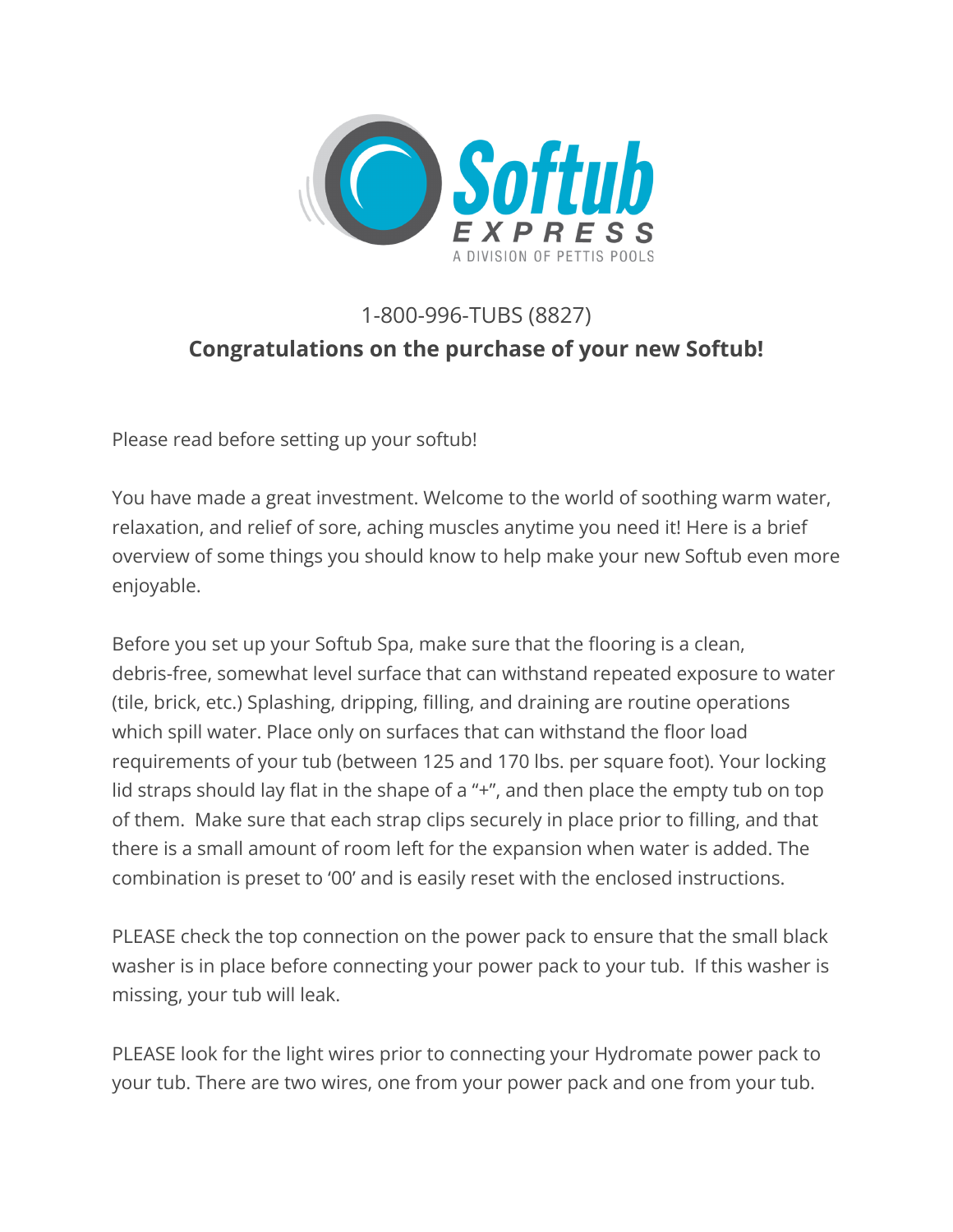The wires are sometimes protruding from the pack and tub or sometimes wrapped around the tubes. Occasionally you may find a wire under the vinyl as well. It is much easier to find these wires prior to connecting the tub and pack. Once you have both your wires exposed, proceed with connecting your pack and beginning to fill your tub. Only hand tighten connections - DO NOT OVER TIGHTEN!

Before filling, smooth out any wrinkles in the bottom of the tub, this is called "setting" the liner. Place about 1-2 inches of lukewarm to very warm water in your tub, and then turn off the water. The warmer the water, the easier it is to finish removing the wrinkles (more than 2 inches of water will make it too difficult to remove the wrinkles). Press on the wrinkle and move the material outward all the way to the edge of the tub. Please note, you do not want HOT water as this can stretch the liner. You can use cold water, but you'll have to work a little harder. If you leave wrinkles in your tub, they could be there permanently. Wrinkles are not covered under your warranty but are very easy for you to remove if you take a few moments the first time you fill your tub! On the Resort and Portico models, you will need to repeat this step to smooth any wrinkles on the seat once the water gets about 1-2 inches above it. You can now finish filling your Softub, stopping once the water is 2 inches above the highest jet.

When your Softub is first filled, it will run continuously until it reaches the temperature you have selected on the digital control panel. During the initial heating phase, the jets will be on because water needs to be flowing for the heat exchanger to work. A 'P' will show in the digital display window once the tub has reached temperature. Please note that your air control should be turned all the way to the lowest setting during the heating process and whenever the tub is not in use (clockwise towards the light button).

- 1. Whenever the tub is heating, the jets button will not turn the jets off.
- 2. The air control knob is the gray knob on the top of your power pack. Play with the knob gently to see how it works. Do not force this knob to turn past the preset stopping points. While heating make sure the air control is on the lowest setting.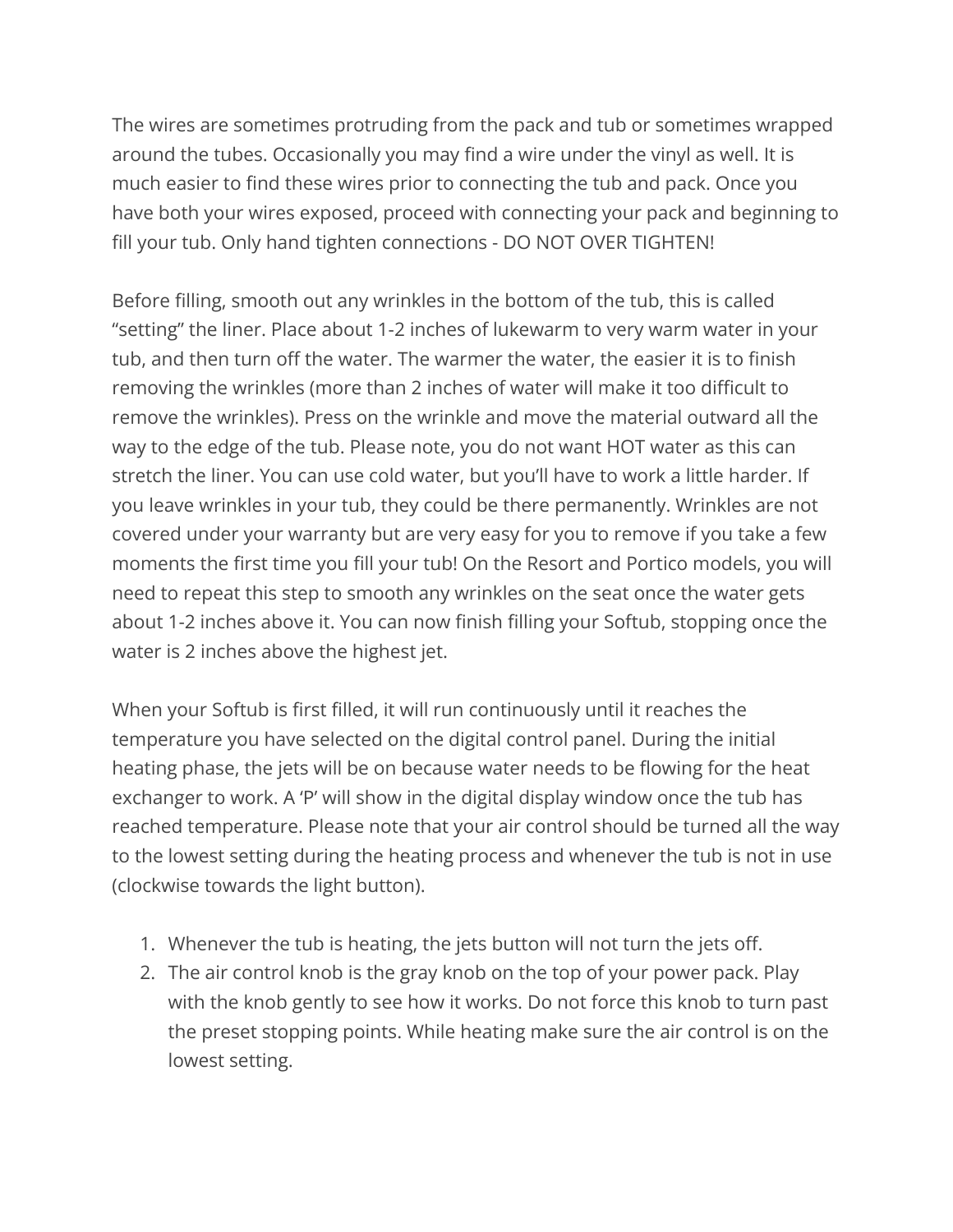- a. Turning the knob counterclockwise will increase the air flow coming out of the jets. Turning it clockwise, towards the light button, decreases the air flow.
- b. Whenever the tub is not in use, the air control should always be in its lowest setting.
- 3. The tub is filtering the water whenever the jets are running. If the tub has not been used and has not gone through a heat cycle in 12 hours, it will automatically kick on to filter the water. This is the only time the filter light comes on by itself.
- 4. The Softub heats from the waste heat of the motor and the first water fill (and subsequent water changes) takes approximately 24 – 48 hours to reach the desired temperature. This timing will depend greatly on the temperature of the source water you are using to fill the tub. Please leave your lid on the Softub while it is heating and whenever it is not in use. This will increase the efficiency and decrease the time it takes to heat your tub.

Please take the time to read the Helpful Hints pages for using your Softub indoors or outside, depending on your personal usage and where the Softub will be located.

Your Softub filter cartridge snaps onto either suction grate on the lower sidewalls of your tub. The suction grates are the gray perforated covers that look a little like a spaghetti strainer. The filter snaps right over this grate. The filter should never be inserted or removed in an empty or cold tub. Many times, the filter is already installed from the factory. If so, you are all set. If not, place the filter in a bucket of hot water for several minutes until the cuff becomes pliable, then the filter will snap easily into place. Although it is preferable to leave the filter in your tub most of the time, it can be removed while using the tub to protect the filter and grate from accidental damage. Simply remove your filter and when people are done using the tub, replace the filter over one of the intake grates. It is unnecessary and not recommended to keep a filter on both intake grates at the same time. This will cause your motor to overheat, and any damage will not be covered by your manufacturer's warranty.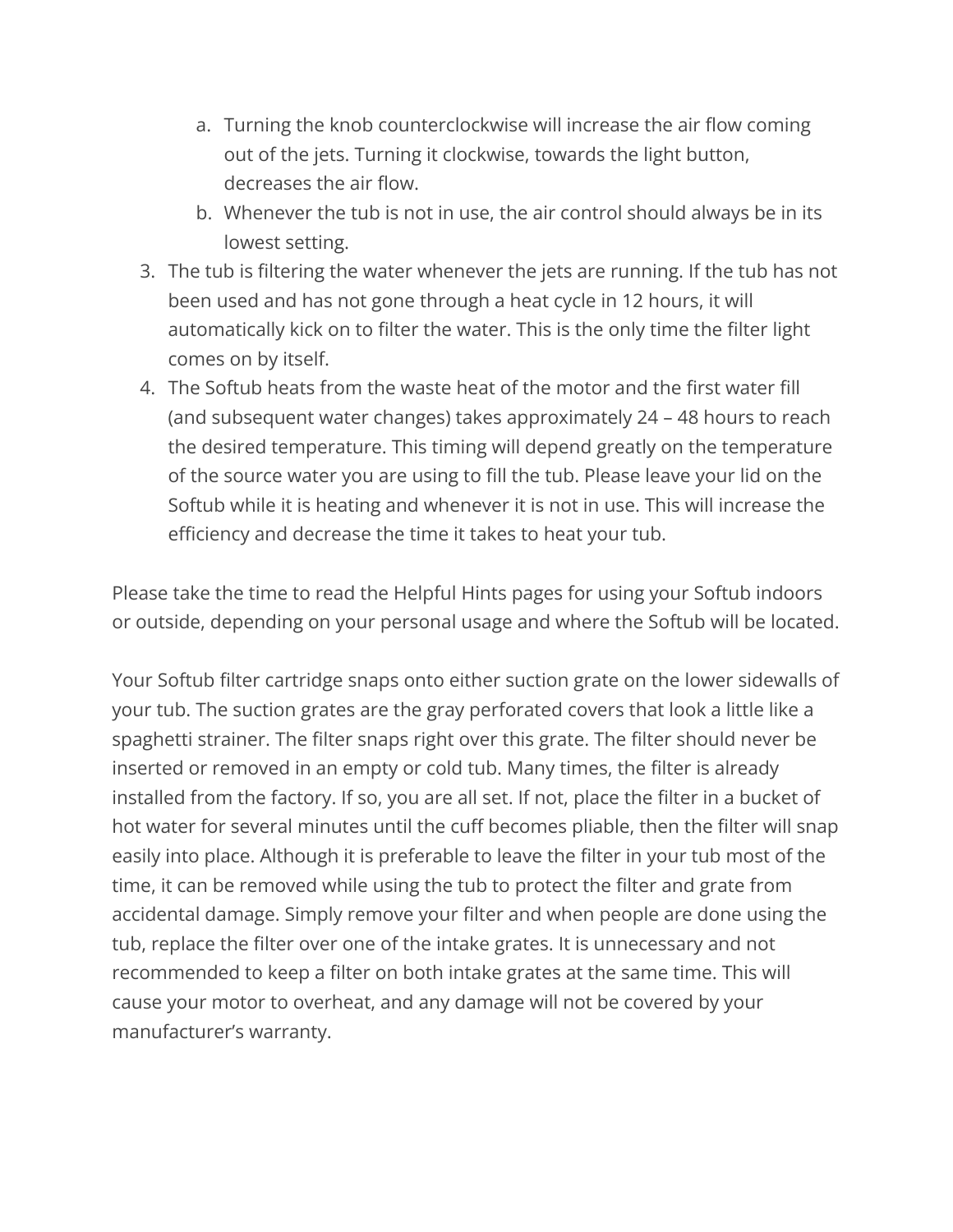Approximately once a week remove your filter and rinse thoroughly. This will help keep your water clear between cleanings. You should remove your filter for cleaning once a month. Rinse your filter under your faucet, garden hose, or water spicket to remove debris. Then use a spa filter cleaner to remove oils, sediment, and refresh your filter cartridge. Please follow the instructions for cleaning your filter that are listed on the bottle. We carry Sirona filter cleaner, but you can use any brand. We recommend changing your filter once every 12 months.

Depending on usage, your tub should be completely drained and cleaned every 4-6 months. Prior to emptying the water from your tub, remove the filter for cleaning. It is also recommended to clean the inner plumbing once each year. This is done prior to emptying your tub with a product called Swirl Away.

Now, before you hop in for a full dose of hydrotherapy, one more item needs to be addressed. If you live outside of the Rochester, NY area, please save the box that your power pack came in. In the rare instance that there is a problem or that your power pack needs service, the power pack should be mailed back to us in the box that was designed specifically for that purpose. This will save you time and money and protect your investment. It is also the easiest and safest way to ship your pack if necessary. Thank you for helping us serve you better.

#### **Granular Chlorine Chemical Instructions for your Softub**

**\*These instructions are extremely important! Please call us with any questions and we will connect you with one of our chemical experts. Do not add any chemical to your Softub that you are unsure of or is not recommended by an authorized Softub Dealer.\***

- 1. Add 2 oz. of Spa Metal & Scale Control (look for Softcare Gon in your kit). Allow the tub to circulate for 30 minutes before proceeding to Step 2.
- 2. Add 2 tablespoons of Granular Chlorine. This will purify the source water and establish a chlorine residual. Allow at least 30 minutes of circulation.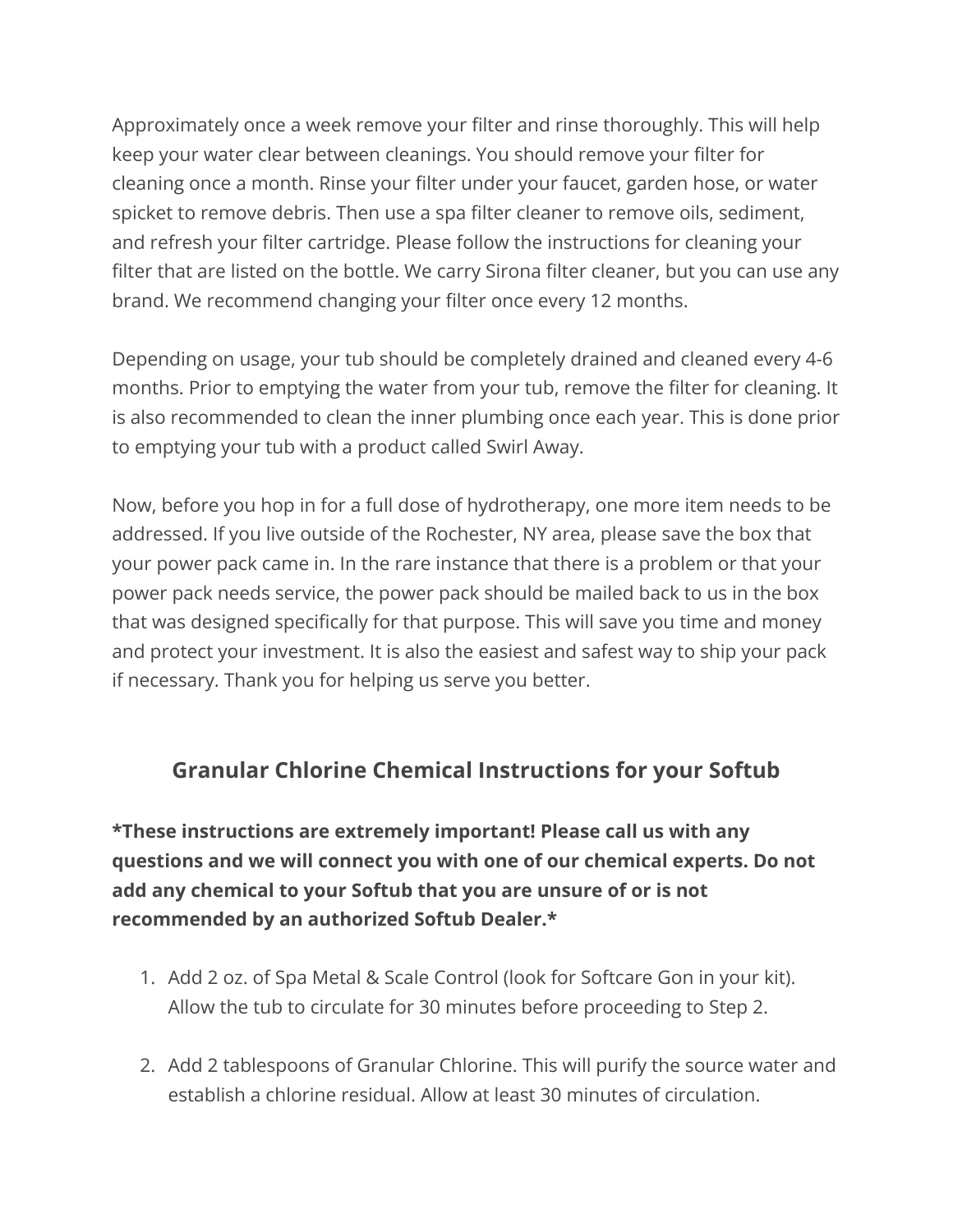Remember, your spa water will likely still be cool at this point. It will take between 24 and 48 hours to reach your desired temperature.

- 3. Once the Softub is at temperature, gently pull the cartridge filter off and insert the Softub Spa Frog into the hollow middle of the filter. Snap the cartridge filter back onto the suction grate. Mark on your calendar 4 months from this date as that is when the Spa Frog will need to be replaced. We highly recommend using a Spa Frog. It is a mineral purifier that kills bacteria and assists in decreasing the amount of chlorine necessary to keep your water clean.
- 4. \* Check your water balance weekly with the test strips provided. Adjust the pH if necessary, using either pH up to raise your pH or pH down to lower your pH. \*\*\*Very Important\*\*\* Failure to maintain the proper level of pH in your Softub could cause permanent wrinkles in your liner. This is not covered by the warranty.
- 5. Periodically add a maintenance dose of Metal and Scale Control (Gon) to control scale buildup, minerals and/or metals in your Softub. If you have well water, you will need to add a weekly dose and if you have municipal water, you can add a dose monthly. Please follow directions on the bottle.
- 6. Maintain a chlorine residual of at least 1-3 ppm. With the use of the Spa Frog, you do not need to keep it higher than that. This will allow a more enjoyable environment for you. A good routine to follow is to add granular chlorine each time you are finished using your tub for the day. T140 Sportster add 2 teaspoons, T220 Legend add 1 level tablespoon, T300+ Resort and the Portico add 1 heaping tablespoon or 2 level tablespoons depending on the bather load. Adjust this amount based on your usage and how your tub looks weekly. Without the Spa Frog you will need to maintain 3-5 ppm of chlorine in your tub.
- 7. Within 1 2 weeks of filling your Softub, we advise taking a pint-sized water sample to your nearest pool/spa store. They will perform a comprehensive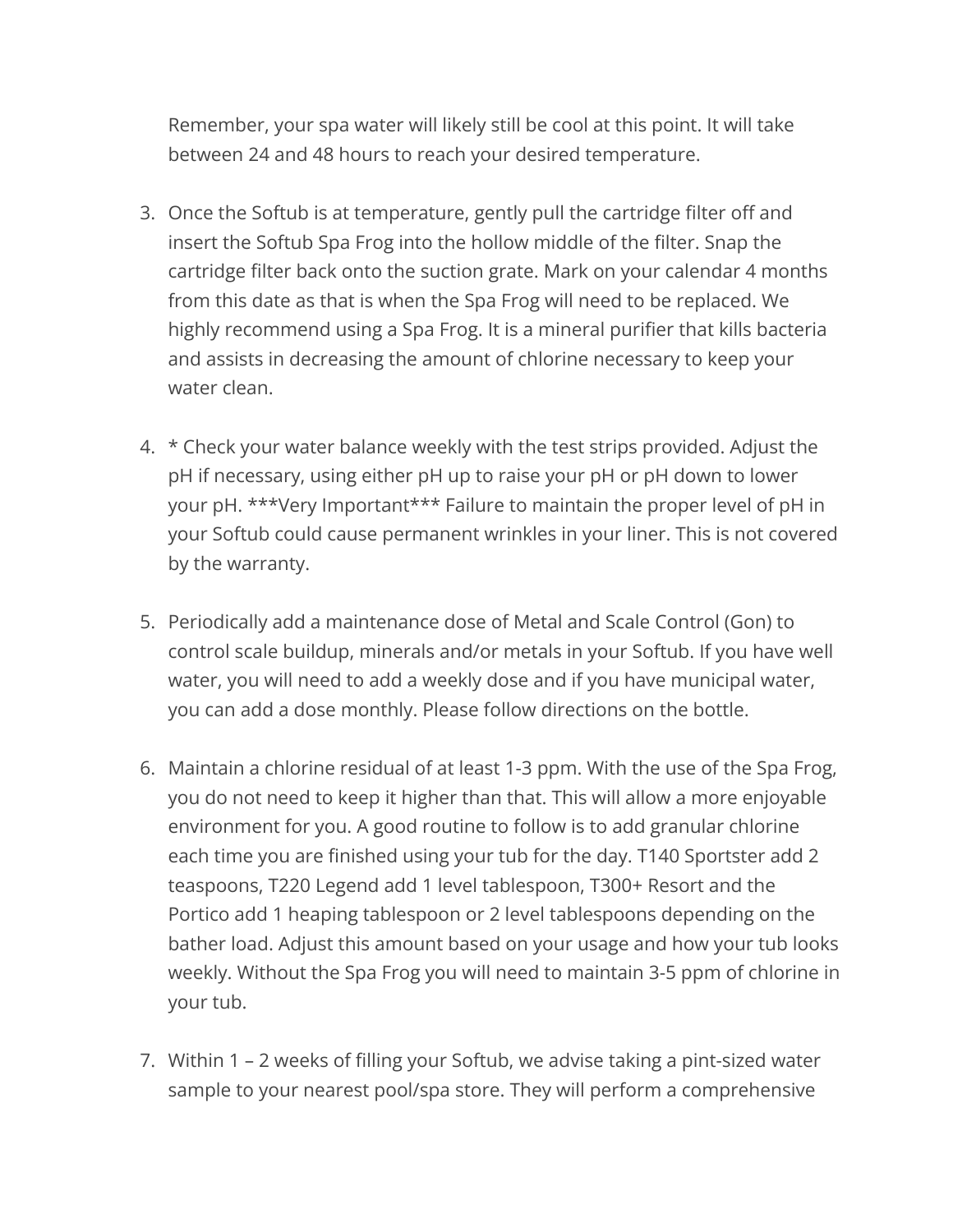water analysis and advise you of anything that needs to be adjusted. Please call the Softub Express office to go over your test results before adding anything! Again, do not add any chemical to your Softub that you are unsure of as failure to use the approved and appropriate chemicals will void your warranty.

- 8. Depending on your water source, you may need to add calcium hardness increaser to your Softub. Please check your test strip for the level of calcium in your water within the first week of filling your tub. The line that reads "hardness (TH)" is the one that tells you the calcium hardness level. The optimal level for calcium in your Softub is between 250 – 500 ppm. When adding calcium hardness increaser to your tub, it should be added in 1/3 cup increments, no sooner than 2 hours apart. Adding more than 1/3 of a cup at a time can cause your water to become very cloudy.
	- a. T140 Sportster = 1/3 cup calcium hardness increaser
	- b. T220 Legend = 2/3 cup calcium hardness increaser
	- c. T300+ Resort / Portico = 1 cup calcium hardness
- 9. Always have the water circulating when adding chemicals to your Softub. This will prevent the chemicals from falling to the bottom, settling, and possibly staining your liner. Air control should be on low to medium flow when adding, once chemicals are incorporated it can be turned back down to the lowest setting. It is very important that you leave your lid off or open while adding chemicals to your tub and for at least 15 minutes after. If you leave one half of the lid open, please rotate the side you open every other time. Leaving the lid closed after adding any chemicals causes any used-up chemicals and gasses to get trapped under your lid and can cause damage to the underside of the lid and the liner above the water line.
- 10.Do not use a floating dispenser for adding chemicals to your Softub. They do not dispense the chemicals properly due to how the tub circulates and could discolor your liner. Only granular chlorine is recommended for use in your Softub – since it is almost pH neutral. Do not use chlorine in liquid or tablet form.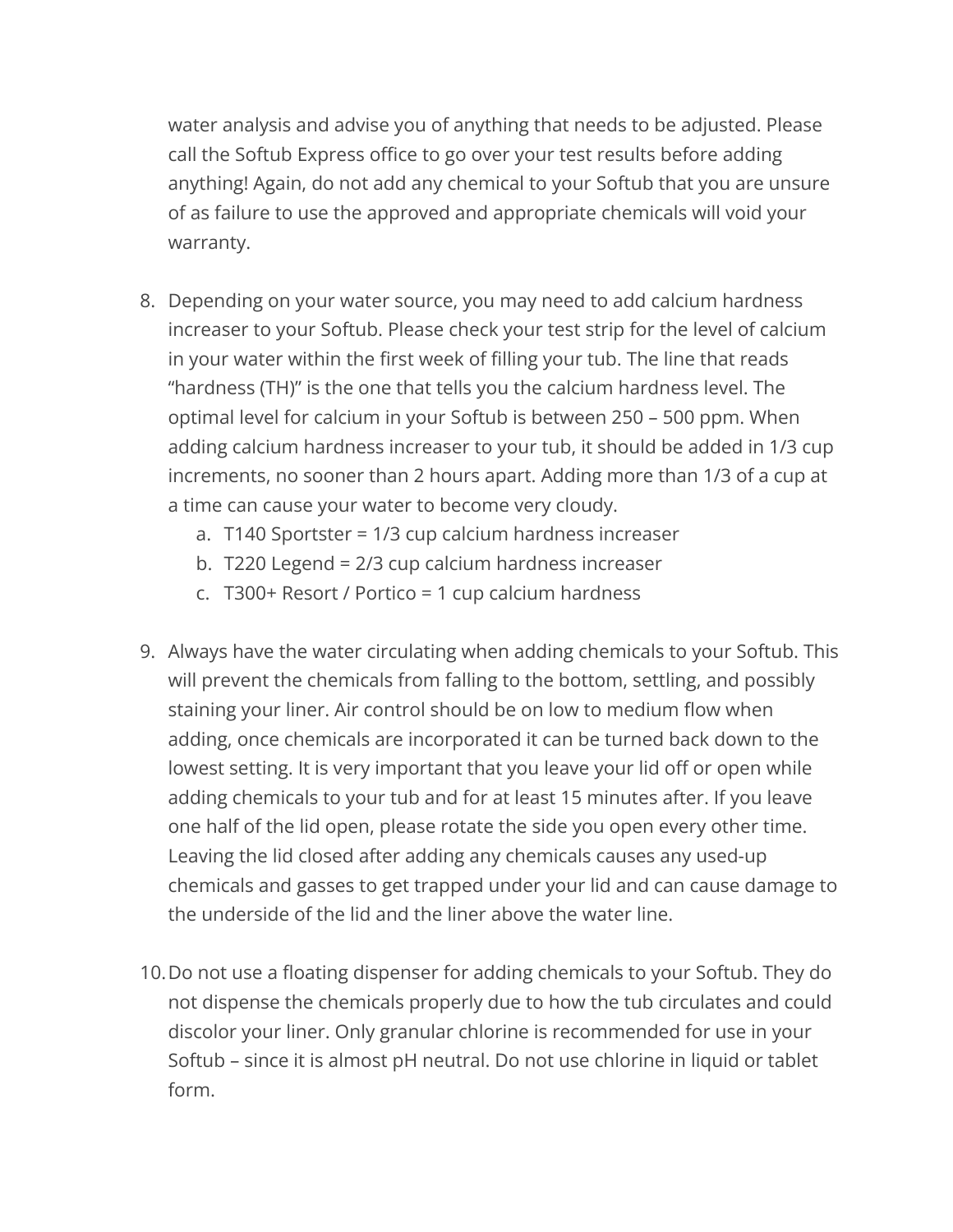- 11.The Chlor (chlorine) that comes with your Softub is the correct chemical composition that is recommended for your Softub (Sodium Dichloro-s-triazinetrione Dihydrate 95 – 99%). Please take your chlorine bottle when you need to replace your products or better yet, allow us to care for your chemical needs. You can call us at 1-800-996-8827 or shop online at [softubexpress.com.](http://www.softubexpress.com./)
- **12.\*\*\*VERY IMPORTANT\*\*\* Failure to maintain the proper level of Calcium Hardness and pH in your Softub can cause permanent wrinkles and/or bagging of your liner. Chemical damage is not covered by the Softub manufacturer's warranty.**
- 13.Do not use Bromine in your Softub! Bromine will discolor your liner and cause it to become brittle and cracked over time. Using Bromine is considered chemical abuse and will VOID your warranty!

\*\*It is important to leave your Softub lid off for 15 minutes after adding any chemical. Here are a couple of reasons why…

- 1. When you add chlorine to the tub, it begins to oxidize the organic contaminants (ie. bacteria, skin cells) out of the water. It does this by turning them into a gas; this gas needs a little time to vent out the tub.
- 2. When putting the lid on immediately after adding chlorine, there is the potential of trapping a very concentrated amount of chlorine fumes in the tub. Done repeatedly, this could cause permanent damage to the interior and exterior of the tub.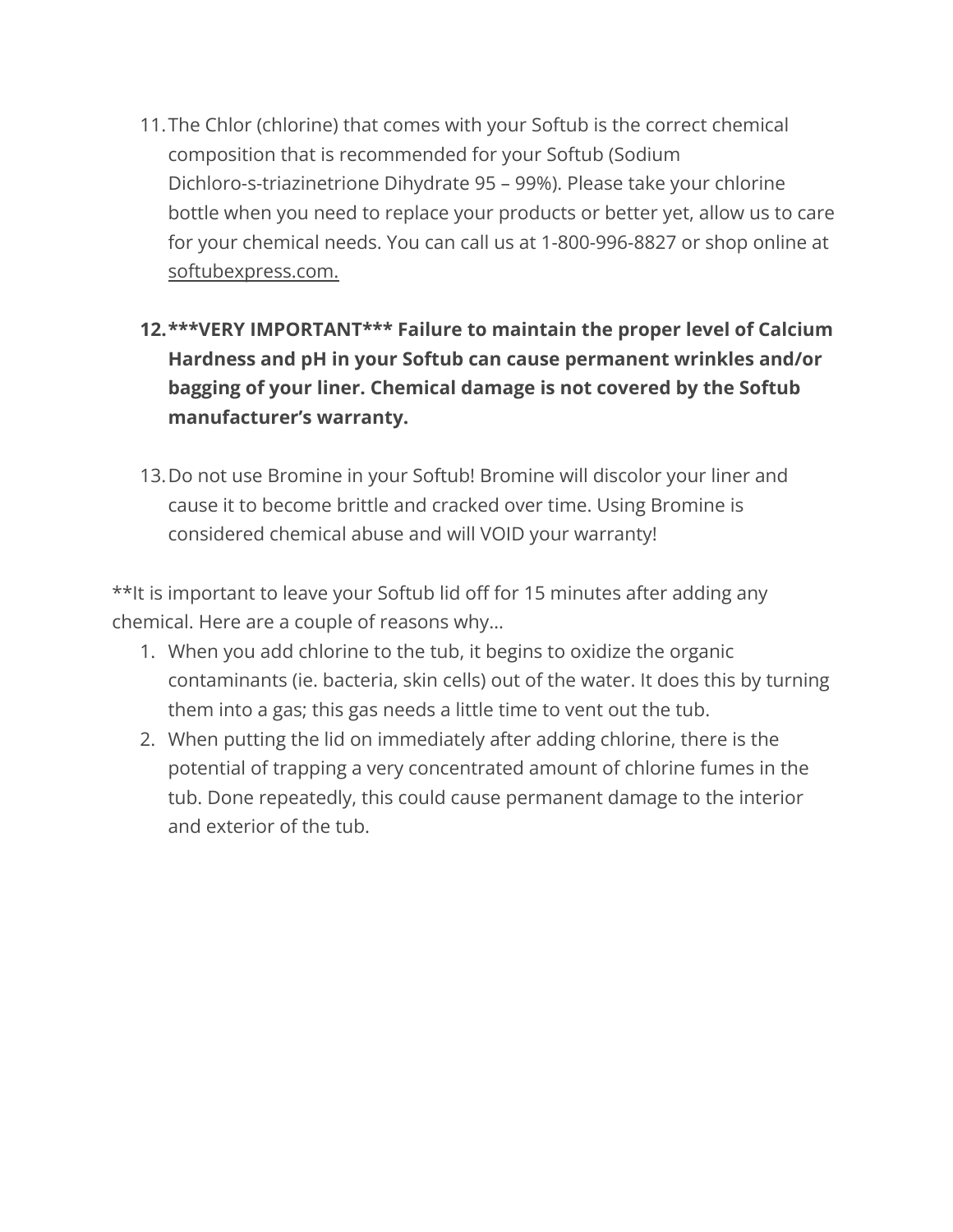#### **Helpful Hints for INDOOR use of a Softub**

- 1. The Softub portable hot tub should be placed on a structurally strong, relatively smooth and level surface, wherever you can safely stand you can place your Softub. Please see load specs for each size in your owner's manual. The Softub comes with a 12-foot power cord that includes a built-in ground fault circuit interrupter, so choose your space accordingly.
- 2. Install the Softub spa only on floors or areas that can withstand repeated exposure to water (tile, brick, etc.). Splashing, dripping, filling, and draining are routine operations which will spill water. Equipment failure may also cause substantial water spillage. Care must be taken that the flooring underneath the Softub will not warp or suffer damage in the event of a water spill. If located in a multiple floor structure, objects on the floor below should be protected in the event of a major spill.
- 3. Make sure you have adequate ventilation in the room. Room humidity will exist when you are using your Softub due to the high-water temperatures. Providing natural (open window or door) or forced ventilation (exhaust fan) in the room will help maintain comfort and minimize moisture exposure to the surrounding environment. In addition, you may want to consider using a dehumidifier to remove excess moisture.
- 4. The underside of the lid will have condensation on it that will drip down when the lid is propped up during spa use. You may want to consider placing a mat beneath the lid so as not to create a slippery spot on the floor.
- 5. Your Softub needs a dedicated 110v / 15amp outlet. Do not run any other appliances or lights on this line. The manufacturer prohibits the use of an extension cord with your Softub, so before you place the tub be sure you are within reach of an outlet. The cord that is attached to the power pack is 12 feet long and has a ground fault circuit interrupter built into it.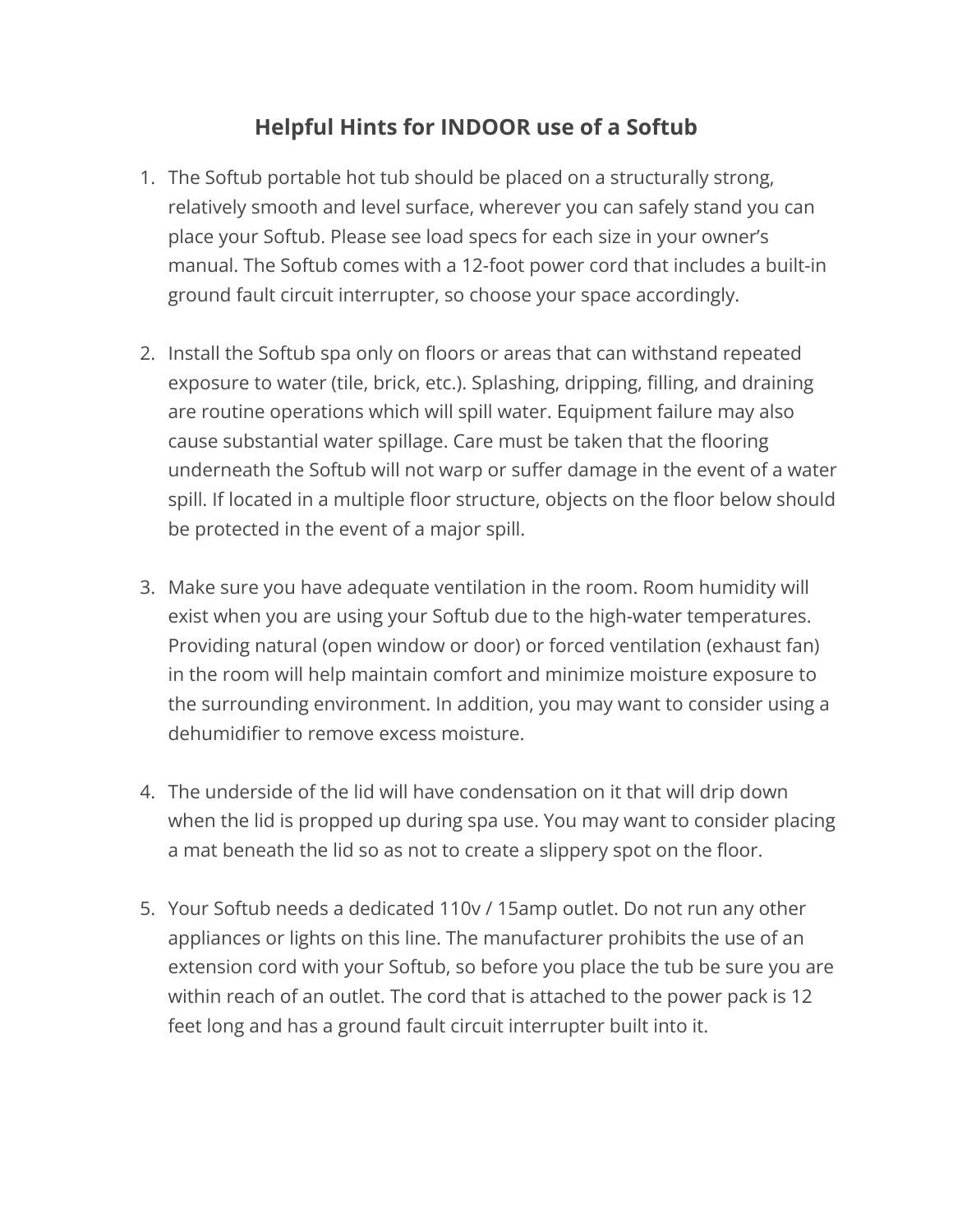#### **Helpful Hints for OUTDOOR use of a Softub**

- 1. Although your Softub spa can be placed on any surface, the area should be cleaned prior to filling your Softub with water. Remember that once your Softub is filled, it cannot be moved without emptying it, so place it where you want it to remain until the next time you change the water. Grass is an acceptable surface, but you must put a barrier between the grass and the Softub as the grass will start to rot and the smell will get embedded into the Softub foam. Wherever you can safely stand you can place your Softub, including decks, patios, and porches.
- 2. Your Softub needs a dedicated 110v / 15amp outlet. Do not run any other appliances or lights on this line. The manufacturer prohibits the use of an extension cord with your Softub, so before you place the tub, be sure it is within reach of an outlet. The cord that is attached to the power pack is 12 feet long and has a ground fault circuit interrupter built into it.
- 3. Aerospace 303 is a vinyl protectant that will keep your Softub vinyl supple and beautiful. This should be sprayed on your tub monthly and will condition the vinyl and maintain the UV protection in your tub and extend the life of the tub.
- 4. Please do not shovel snow off your Softub, instead use a broom or brush so you don't damage your vinyl. Snow is a wonderful insulator, so it does not need to be removed from around your tub except for safety reasons.
- 5. Winter is an amazing time to enjoy the soothing hot water in your Softub. However, if you choose to not use your Softub in the winter there are some important steps you must take to protect it from the harsh winter environment.
	- a. If you are not using your Softub at all and wish to empty it and store it for the winter, make sure to bring your power pack inside to a place that remains above 50 degrees Fahrenheit. If you do not, the coils could freeze, causing leaks and operating failure.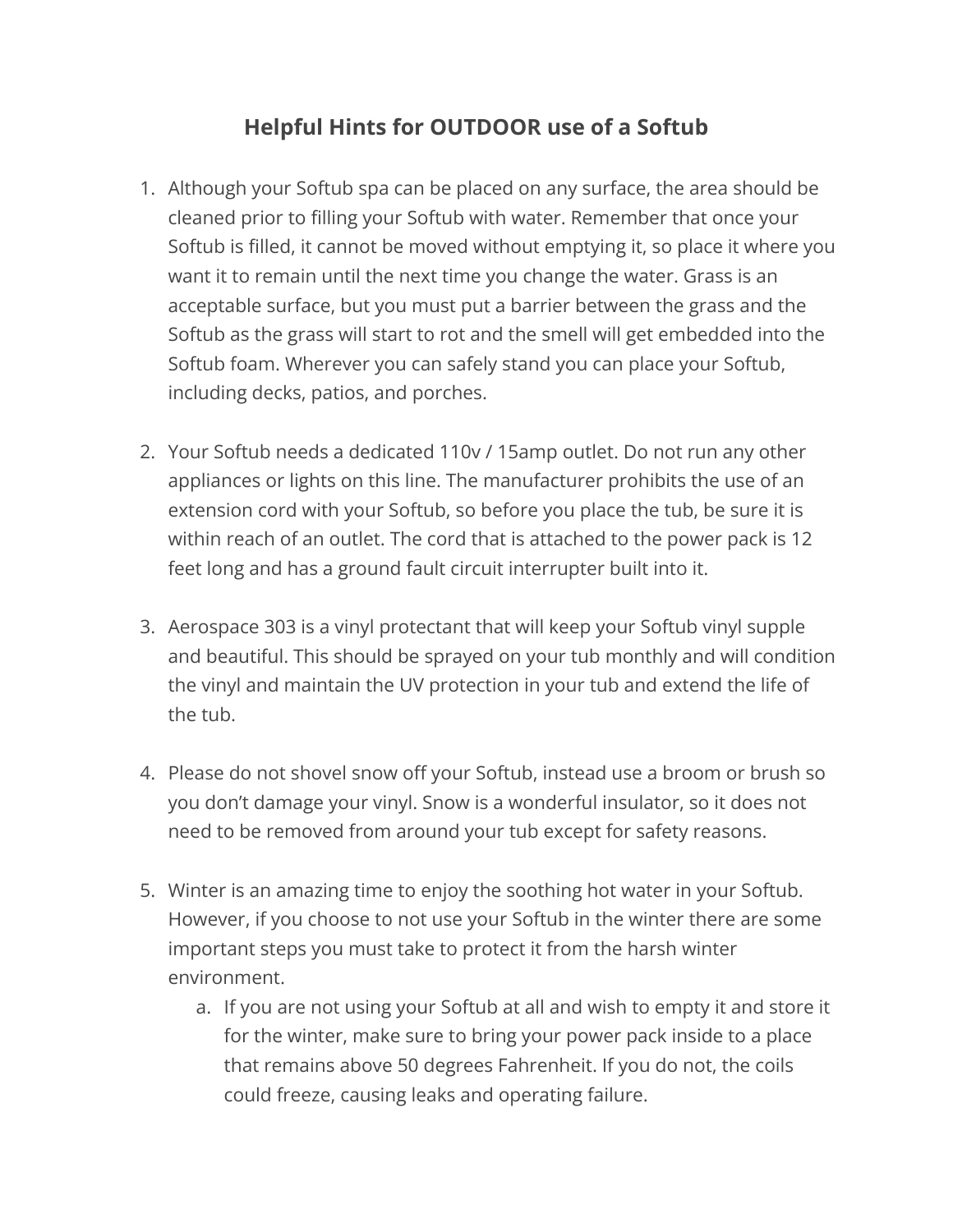- b. Dry the tub out completely. Try to get as much water as you can from the internal plumbing by putting the tub on its side and rolling it slightly in both directions. Then simply wipe the tub dry. Do not leave the Softub on its side for storage.
- c. If leaving your empty Softub outside, protect it from the elements with a travel cover or a tarp. Remember to brush off large amounts of snow from your Softub as needed. Keep a rolled-up towel in between the lid and the tub to inhibit mold/mildew growth.

## **Drop Shipping**

If your tub is being drop shipped to you, please read the following!

Your tub may be delivered by a 53' common carrier truck. Please inform us IMMEDIATELY if your street is such that a large truck cannot drive down it.

If you have any questions regarding the shipment of your new Softub to your home, please call us. We look forward to serving all your Softub needs.

Please note: Once your paperwork has been processed, we will contact you regarding your delivery, unless you have specified otherwise. You may additionally receive a call from our warehouse coordinator confirming you are ready for your tub. Once your tub reaches the nearest destination terminal, you will receive a phone call from the shipping company to schedule your curbside delivery. This means you will need to roll the tub to the desired location, unbox it, connect the motor unit to the tub, fill the tub with water, and plug it into an outlet. It's as simple as 1,2,3. Please remember, we are only a telephone call away and are happy to assist you with all your Softub needs.

We ship several hundred tubs per year and most of these deliveries go very smoothly. However, it is VITAL that you check your delivery carefully when it arrives. Please verify that the total number of pieces written on the Bill of Lading is what is received. Please also visually inspect the cardboard boxes and make sure there is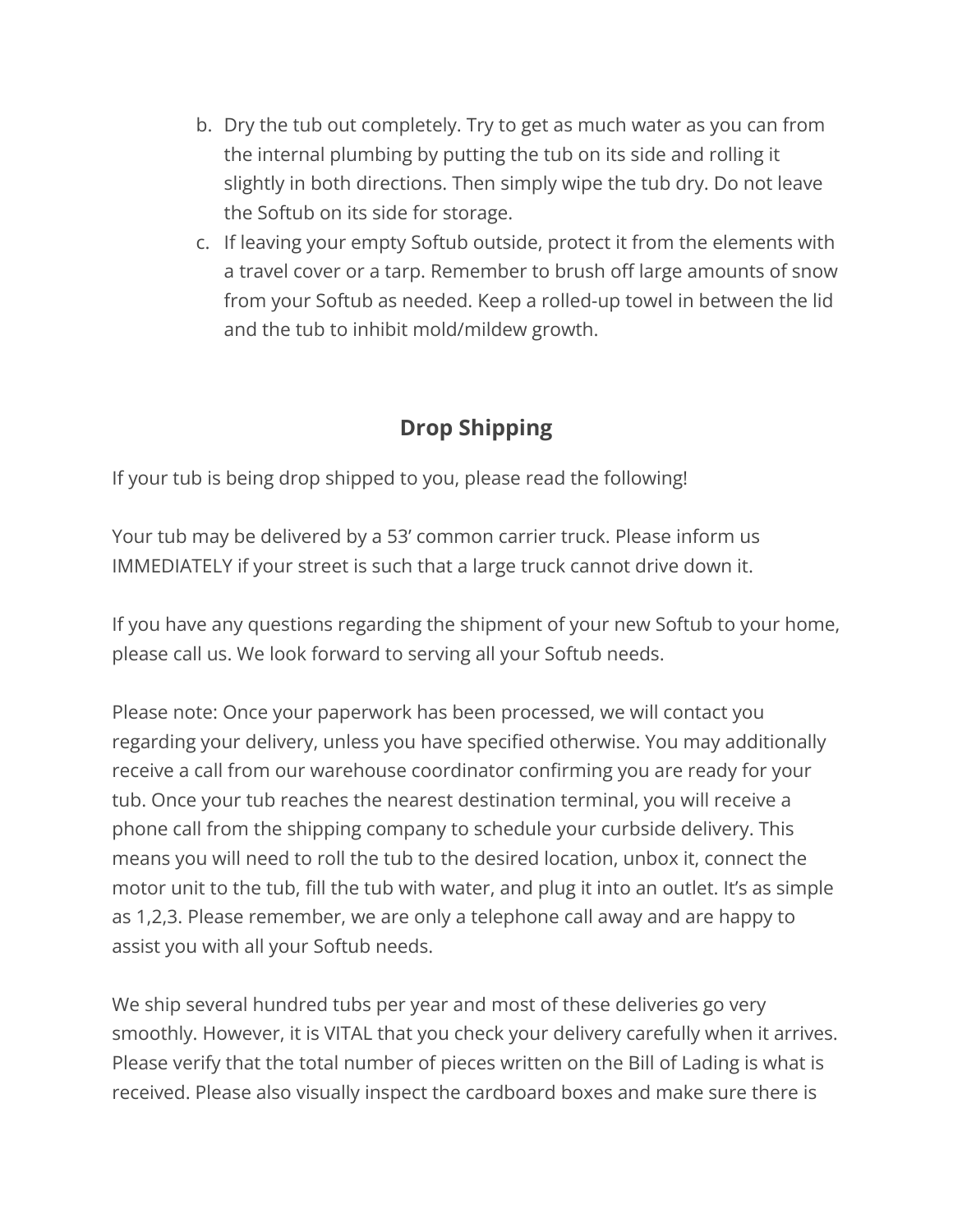no major visible damage to any of them. IF YOU SEE ANY MAJOR VISIBLE DAMAGE TO THE BOXES, IT IS IMPERATIVE THAT YOU WRITE "POSSIBLE CONCEALED DAMAGE" on the Bill of Lading that the driver will ask you to sign. There is no way to file a claim or get damaged merchandise replaced without the proper documentation, so please check your boxes carefully.

If, for any reason, the Softub is undeliverable or canceled after it leaves our facility, you will be given a full refund minus a 15% restocking fee and any delivery/pick up or shipping charges for product that is in its original packaging. Delivered Softubs are not returnable.

### **Your Softub 5-year Limited Warranty**

Your Softub warranty is completely spelled out on the last page of your owner's manual, which comes with every Softub. Please make it a point to read your warranty completely and submit your warranty card to Softub within ten days of ownership. You can also file your warranty on the manufacturer's website[,](https://softub.com) [Softub.com](https://softub.com).

- Softub, Inc. warrants the Softub spa to be free of defects in materials and workmanship for five (5) full years from date of purchase. Any repairs required will be at the following charge to the customer: years 1 and 2 = no charge to the customer, years 3 through 5 = \$275 deductible per occurrence.
- The warranty is non-transferable.
- During the first 90 days of your warranty, all transportation costs will be paid by Softub Express. All transports for the Softub and the Softub power pack will be the responsibility of the customer after the first 90 days.
- Softub, Inc. and Softub Express reserve the right to repair or replace, at their discretion, any component, assembly or product requiring repair.
- The warranty is void if the tub is misused, abused or altered in any way. Also, the warranty is voided if the Hydromate is opened or repaired by anyone other than an authorized Softub repair center.